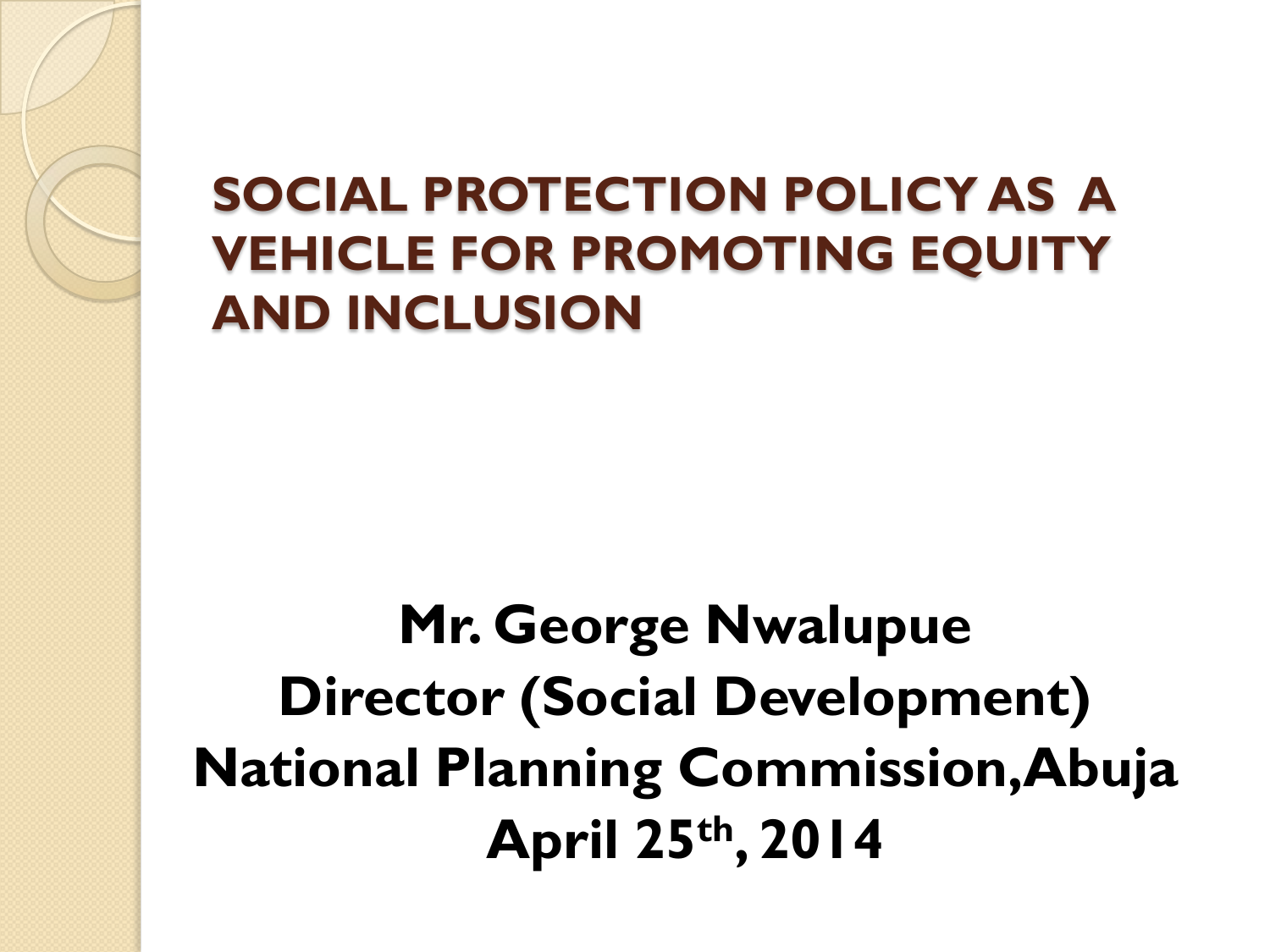# **OUTLINE**

- **Introduction / Background**
- **Social Protection as an Emerging issue**
- **Rationale for NSPP**
- **Political Economy underlying Social Protection Policy**
- **Concept of Social Protection**
- **The Key Component of Social Protection**
- **Concept of Equity and Inclusion**
- **Benefits to Nigeria**
- **Suggested Sources of Funding**
- **Conclusion**
- **Selected Interventions.**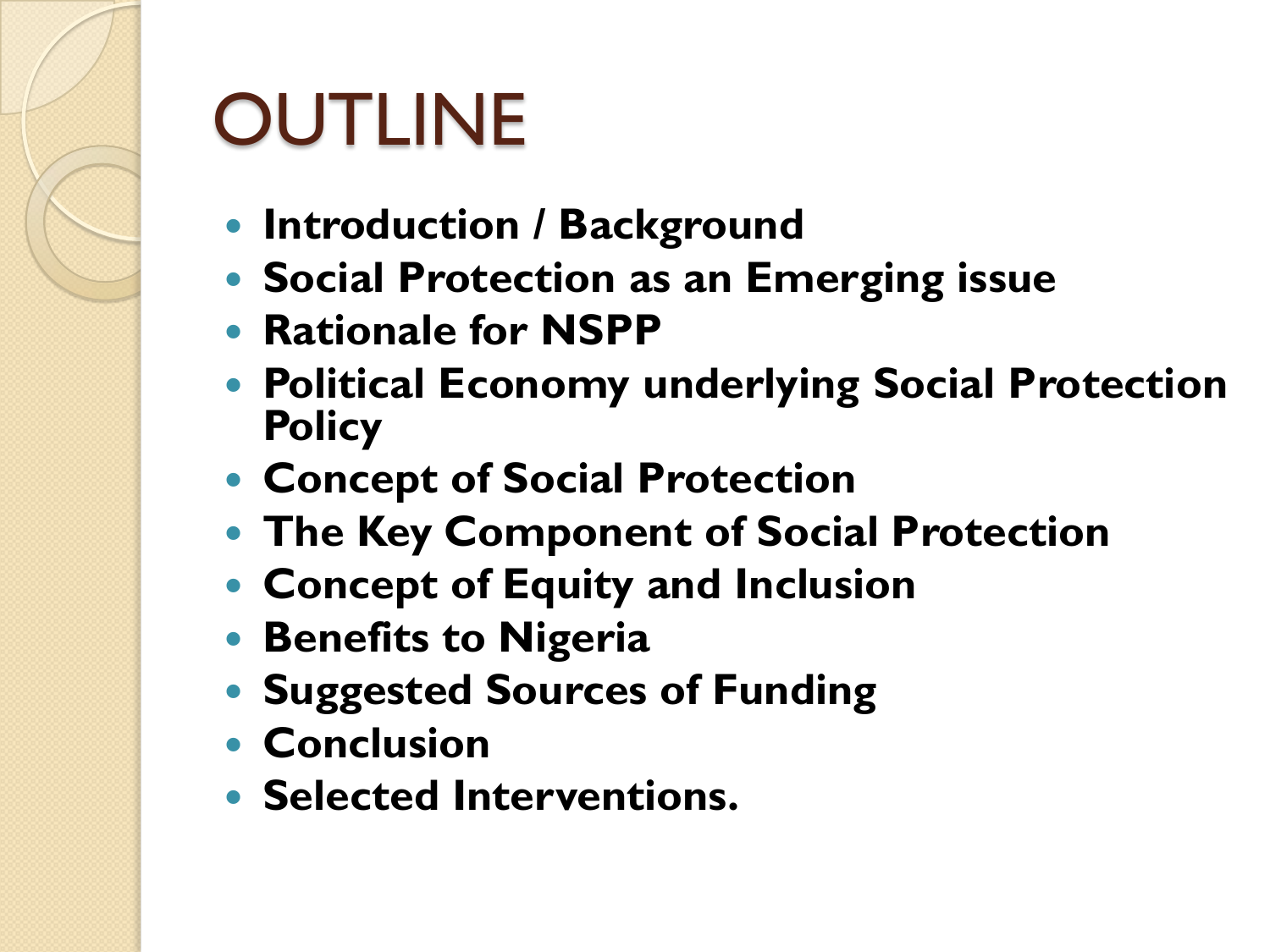## **Introduction / Background**

- The National Social Protection Policy (NSPP) as advocated by the National Planning Commission aims to mitigate an increasing vulnerability of people to chronic socio--economic deprivation, insecurity, natural disasters.
- Social Protection is a life circle approach to eradicate poverty, reduce all forms of vulnerability and create social balance (equity). It set's a bench mark beyond which no individual should fall, giving government the responsibility to protect the vulnerable.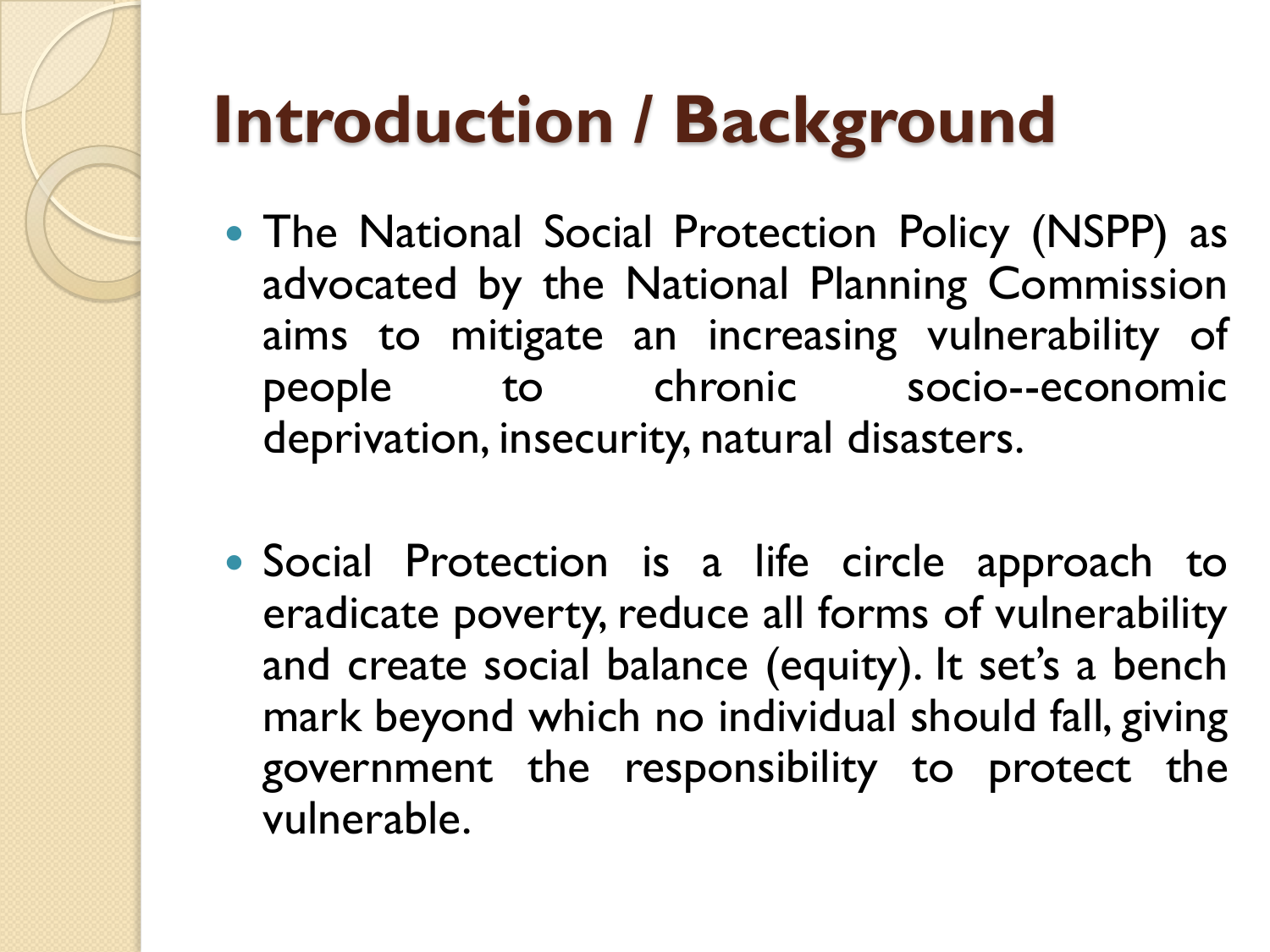#### *Social Protection as an Emerging issue in Africa*

- Across Africa, the discourse on Social Protection known as the Social Protection Floor has gained currency.
- Social Protection was first discussed at the First session of AU Labor & Social Affairs Commission in Mauritius 2003.
- Third Extra Ordinary Session of the Assembly of Head of States and Government in Ouagadougou Burkina Faso Sept 2004 and the Livingstone conference in Malawi in 2006 gave teeth to Social Protection.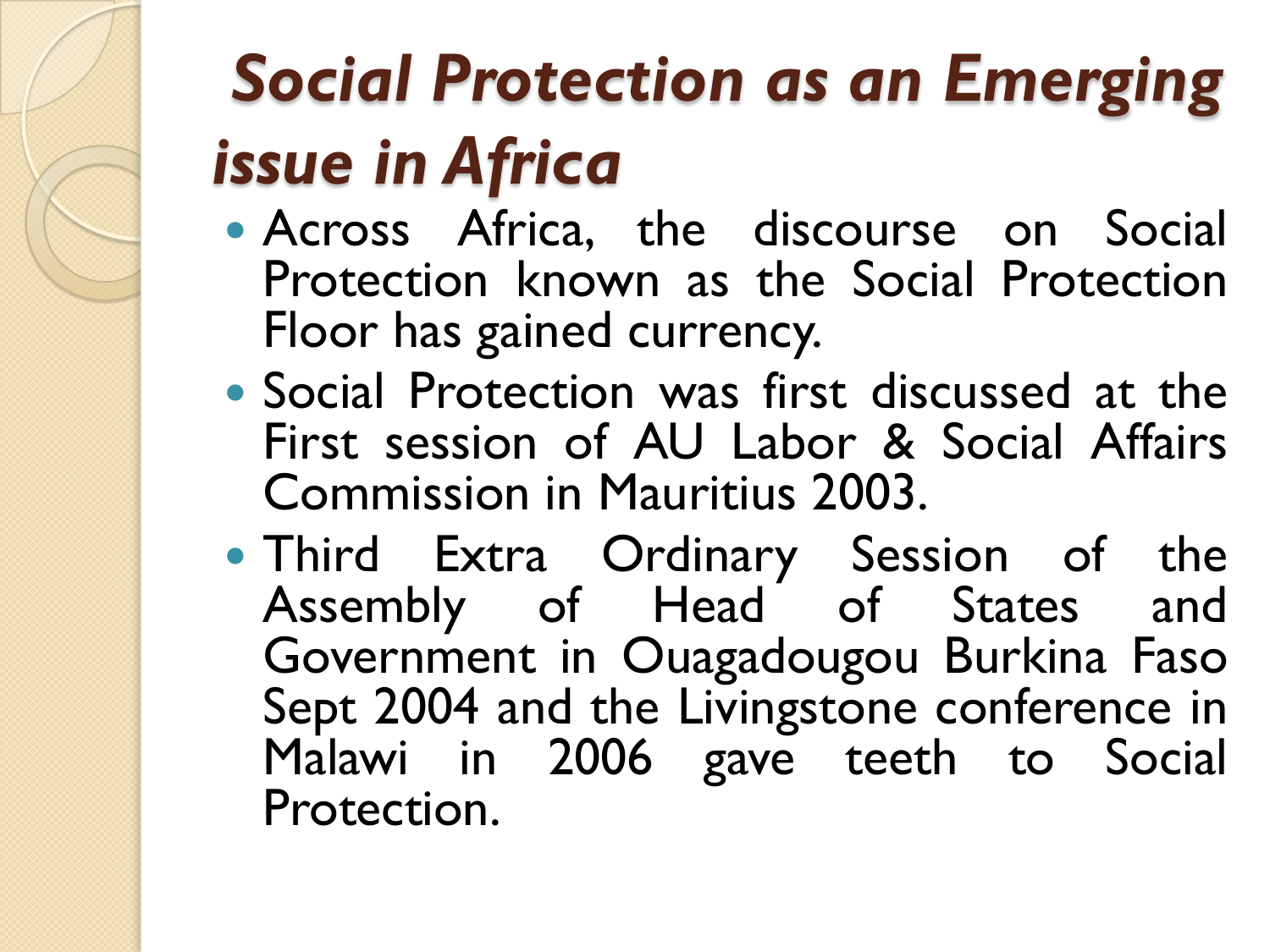#### *Social Protection as an Emerging issue Cont'd*

- As an urgent response in addressing the increasing vulnerabilities, poverty and unemployment in the face of both chronic deprivations and new crisis in the region (Wars, insurgencies, insecurity and natural disasters)
- In the Ministerial Meeting of Oct 2008 held in Windhoek Namibia, the Minister's (Nigeria Inclusive) adopted the Social Policy Framework for Africa. Supporting the investment in Social Protection and Social Security based on a comprehensive longer term (Sustainable) national social protection action plans.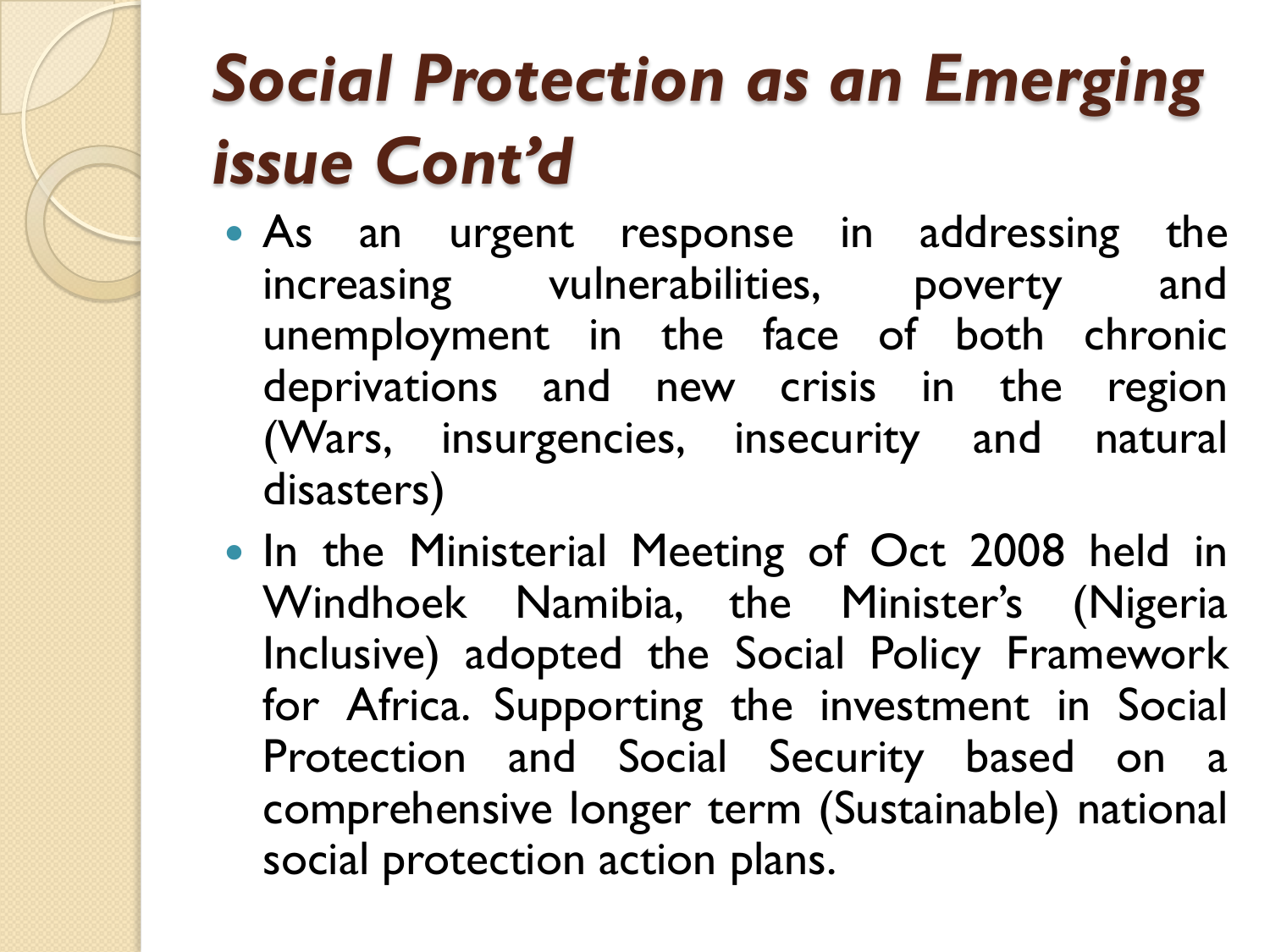#### *Rationale for Social Protection in Nigeria*

- The Impetus/ Rationale for the NSPP is derived from the following:
- i. The section three (3) of the 1999 (Amended) Constitution of the Federal Republic of Nigeria, allude to the responsibility of the Government to provide the basic necessities of life for every Nigerian.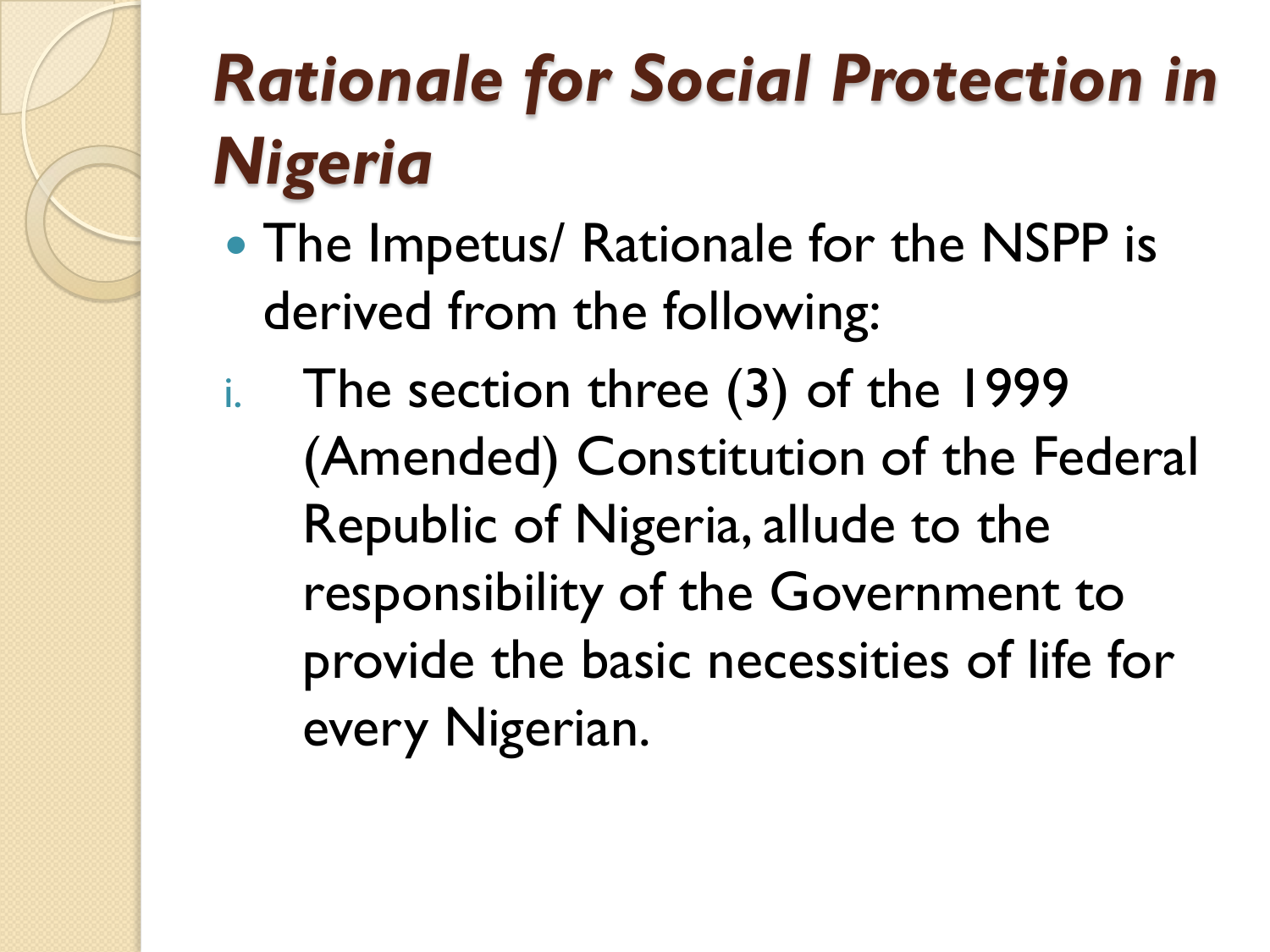#### *Rationale for Social Protection(Cont'd)*

- ii. The chapter two (2) of Nigerian Vision 20:2020 reemphasised Government guaranteeing the wellbeing of the people.
- iii. Chapter seven (7) of the Transformation Agenda of the Administration also has the development of the human capital as a major priority.
- iv. The 2014 Federal Budget tagged "budget for growth and employment" which is also a sub set of Social Protection.
- v. The high unemployment rate.
- vi. The high poverty rate
- vii. Need to bridge the gap between the rich and poor.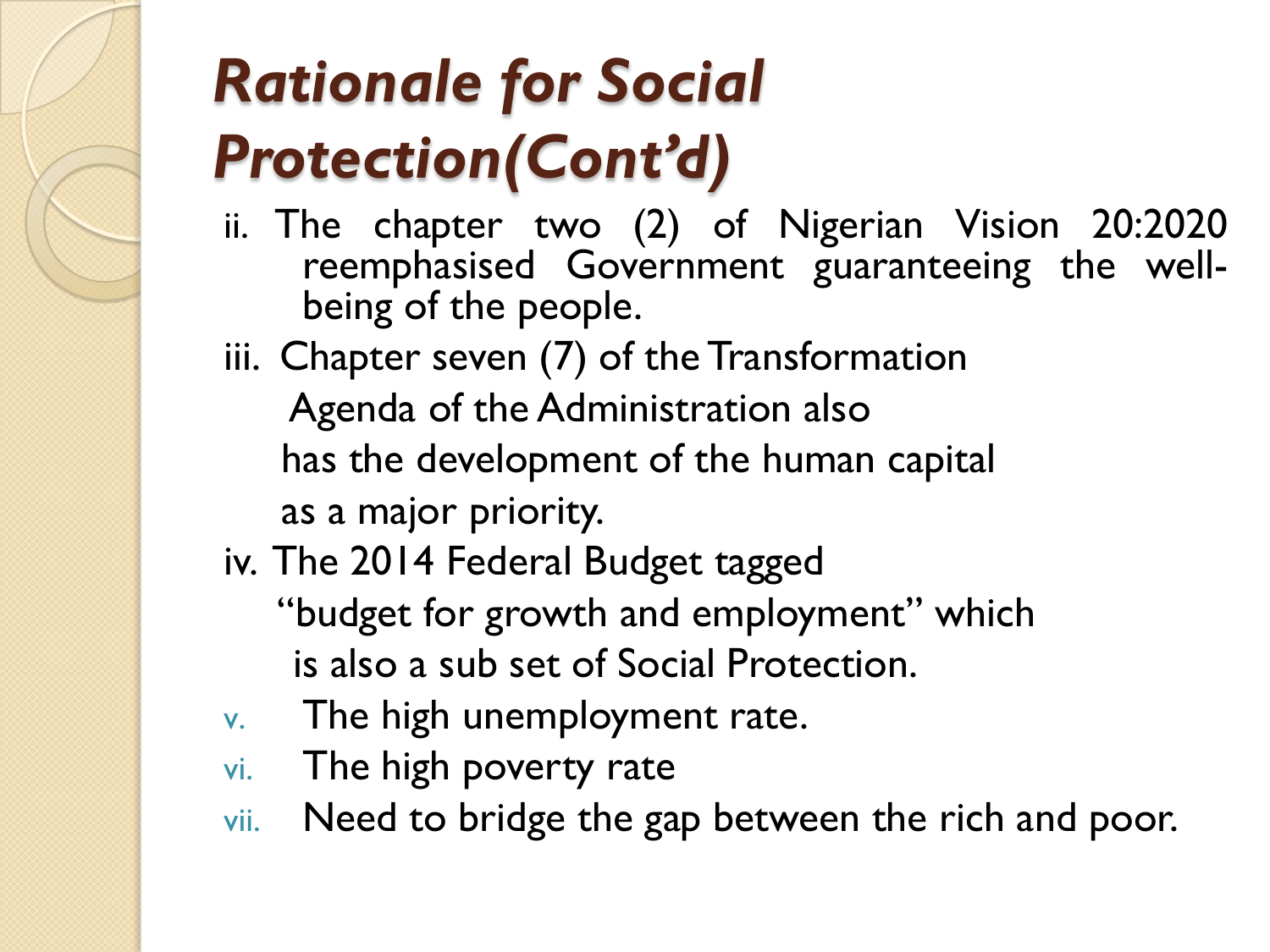#### **Political Economy underlying Social Protection Policy**

- Social Protection as a component of political economy is reinforced in the under listed principles:
- **The Principle of Redistribution:**  Redistributing resources is necessary to avoid inequality and ensure social order and stability.

 **The Principle of Universal Basic Needs:** SP affirms the strong right of every Nigerian to needs satisfaction (especially in the areas of education, health, food security and Job/Employment).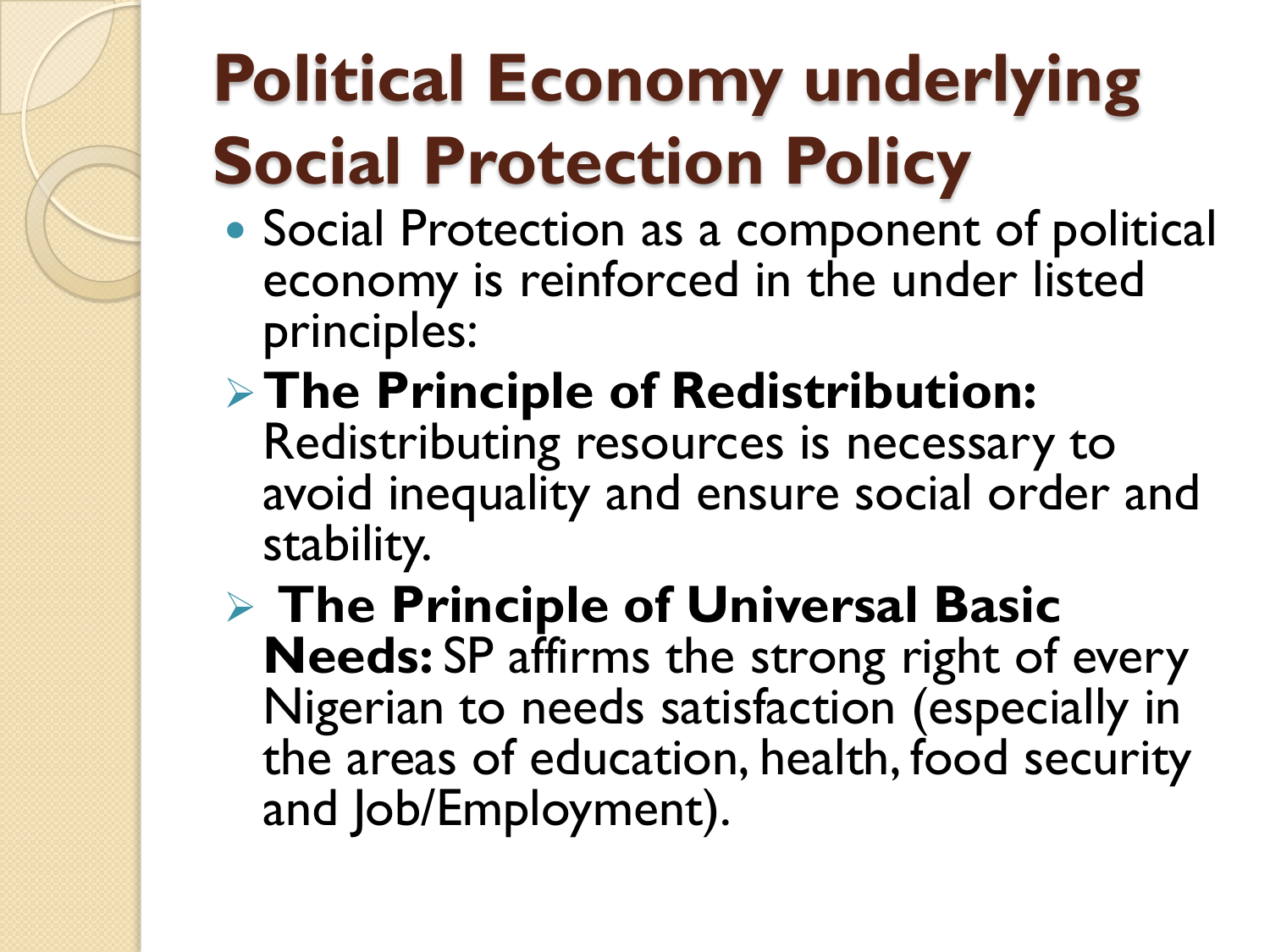

- **The Principle of Citizenship** assumes that the purpose of the state is for the good of the citizens. All citizens without distinction of status or class should be offered some minimum standard of living in relation to an agreed range of services.
- **The Principle of Human Rights:**  Social protection should be valued as much as other human rights like the right to life.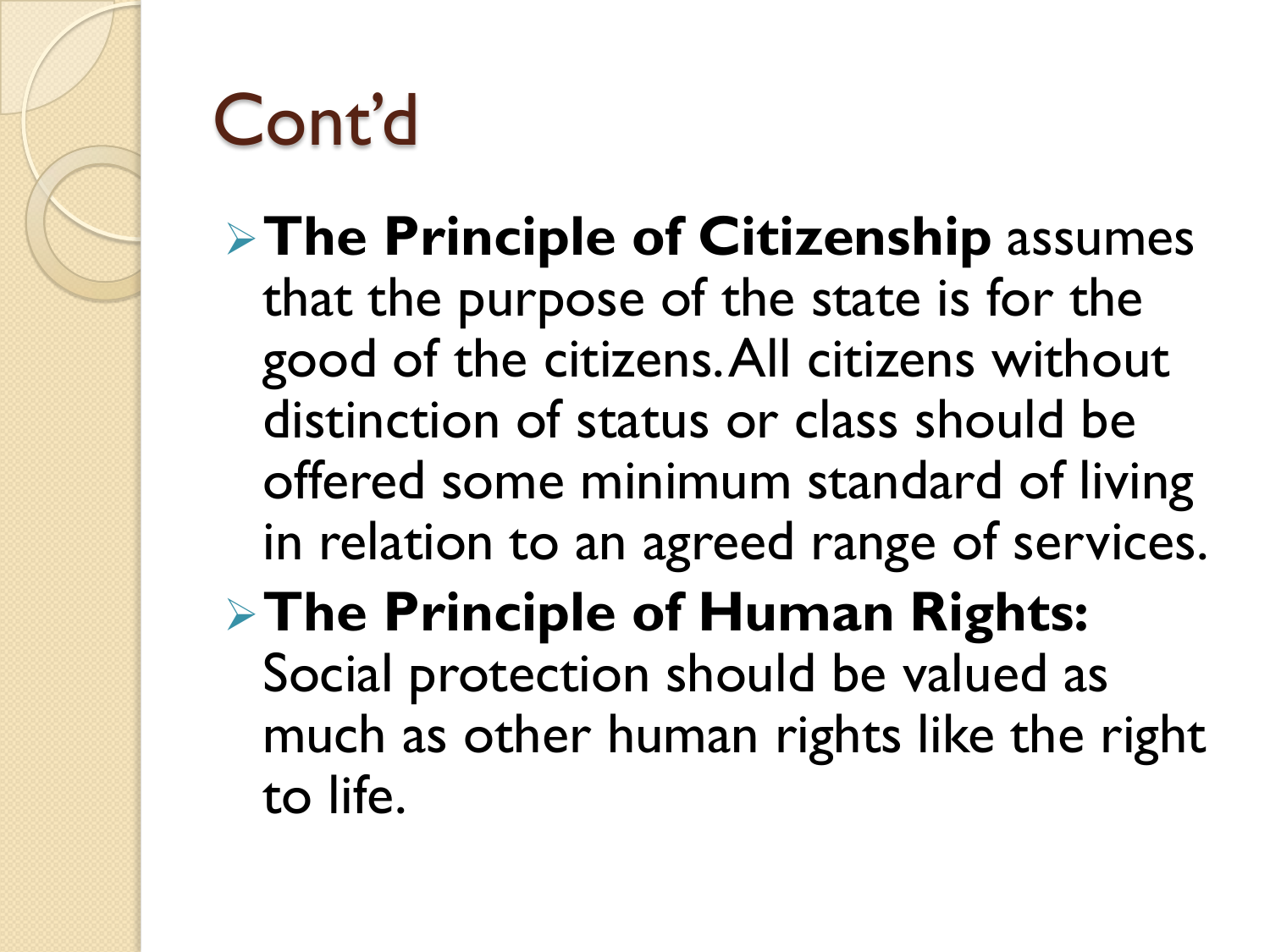#### **The Principle of Social Control:** SP

recognises the important role of social control in maintaining social stability and cohesion and recommends the use of welfare to discourage actions that could lead to social disorganization and problems.

#### **Principle of Social Inclusiveness:** SP recommends wider access to services and increase participation of citizens in governance.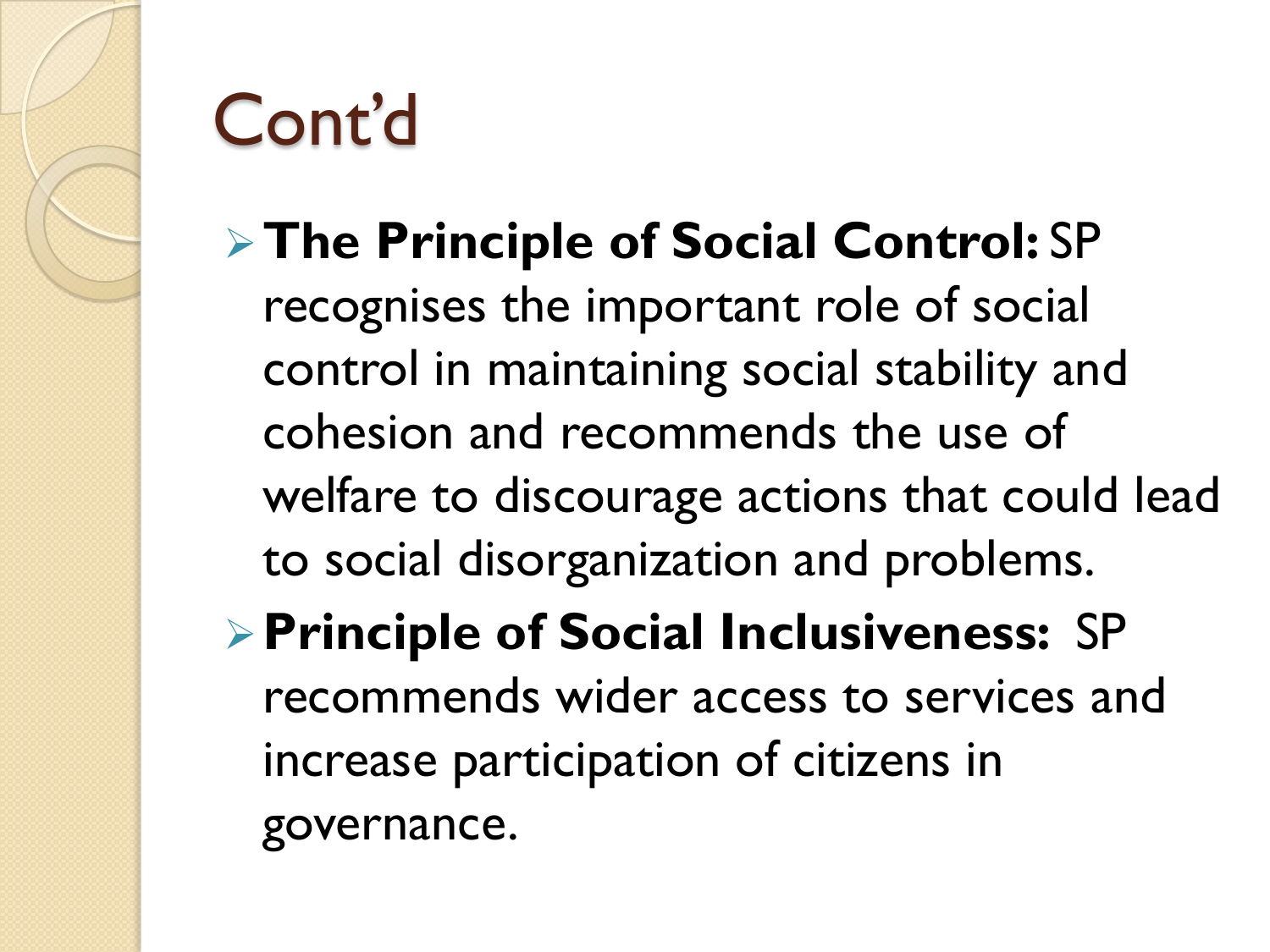#### **Concept of Social Protection?**

- The concept of Social Protection is all encompassing covering the life span of a person; from cradle to death.
- Social protection refers to a set of instruments to transfer incomes and redistribute wealth so as to address shocks and vulnerabilities of marginalised groups.
- Social Protection is a right of a citizen.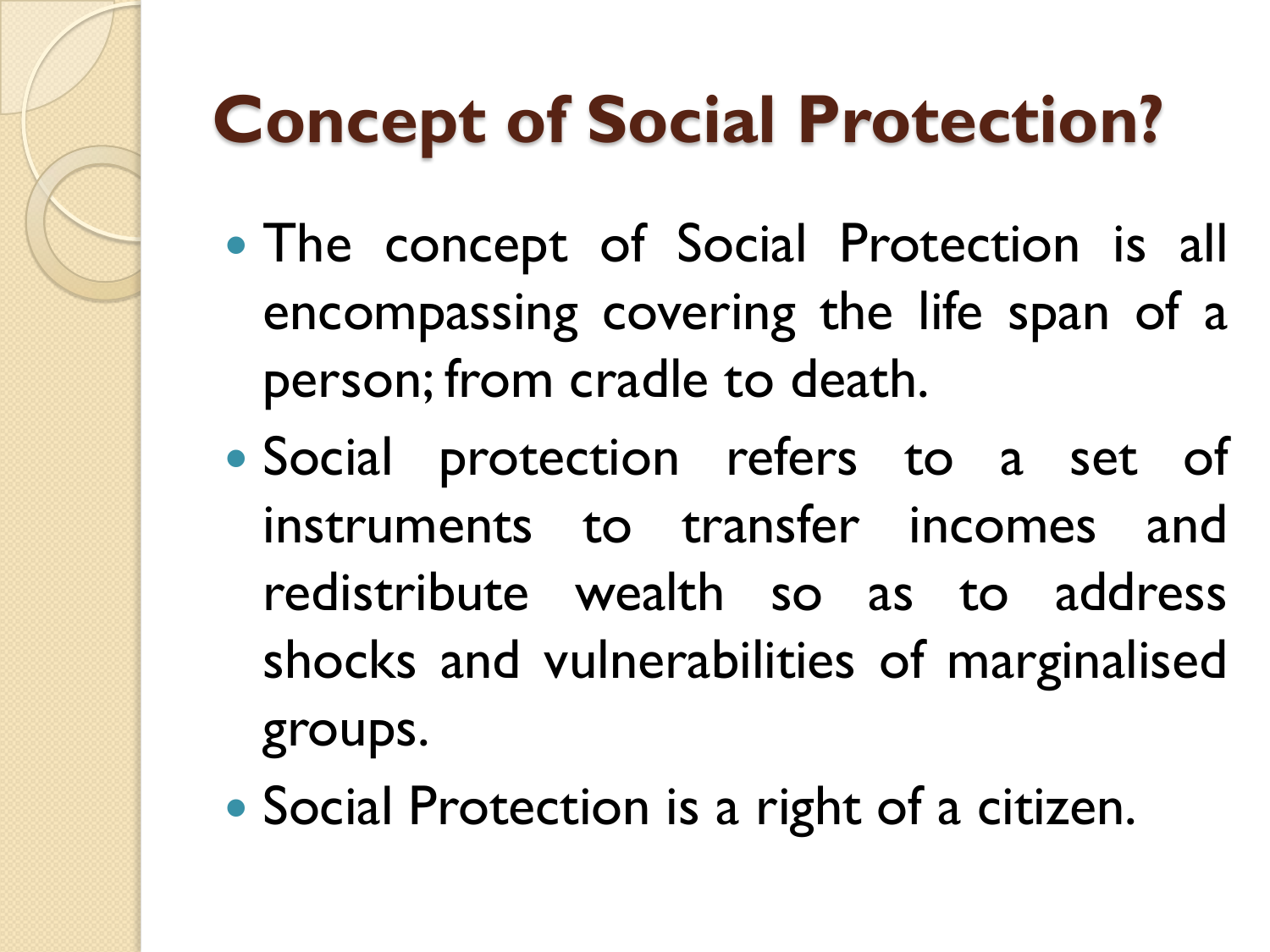

#### Social Protection Floor

#### The SP Floor includes:

- A basic set of **essential social rights and transfers**, in cash and in kind, to provide minimum income and livelihood security for poor and vulnerable populations and to facilitate access to essential services,
- Geographical and financial **access to essential services**, such as health, water and sanitation, education,social work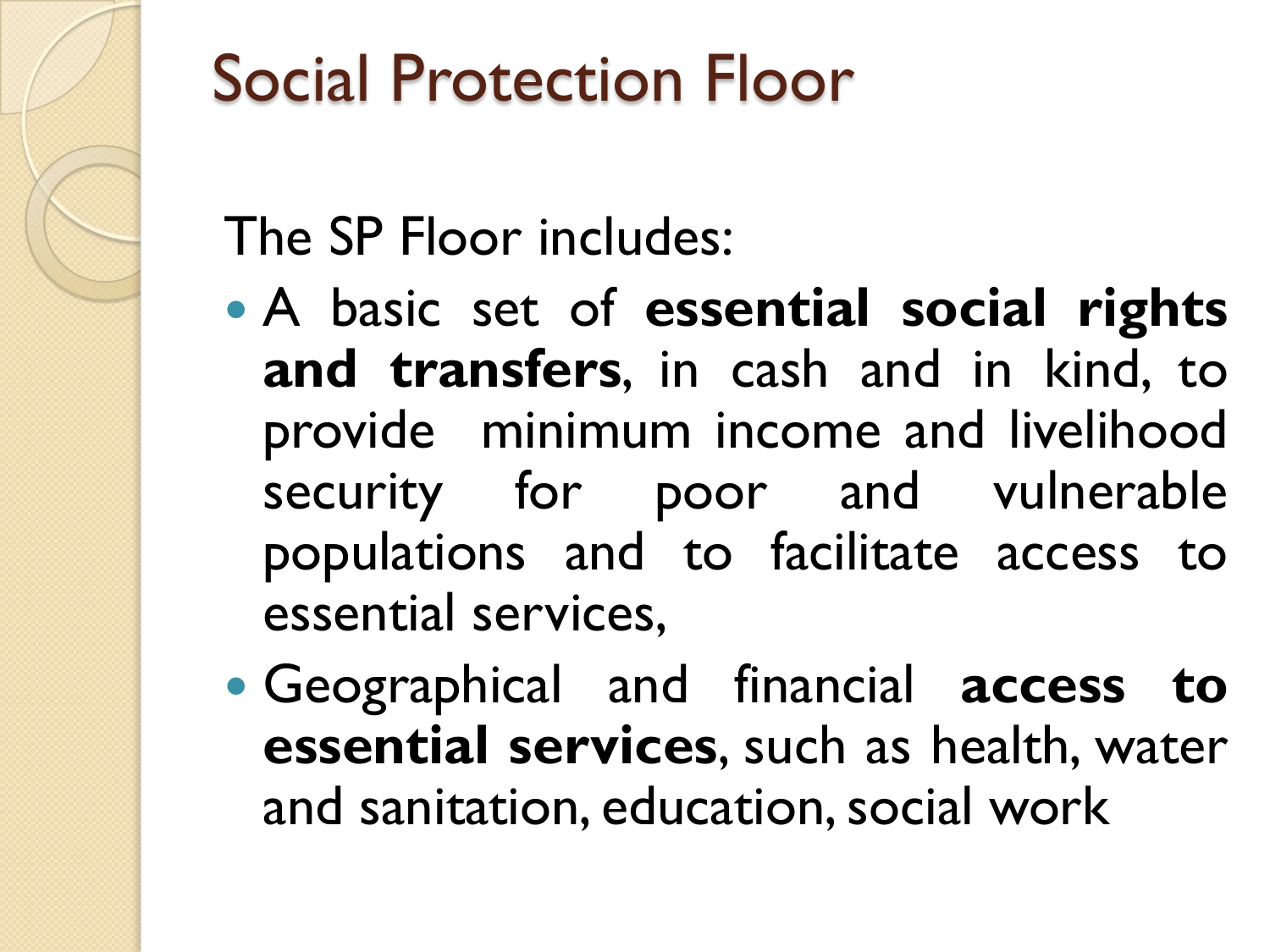

In other words:

 All residents have access to a nationally defined set of essential services irrespective of their financial status or/and their geographical location. (Inclusion and equity)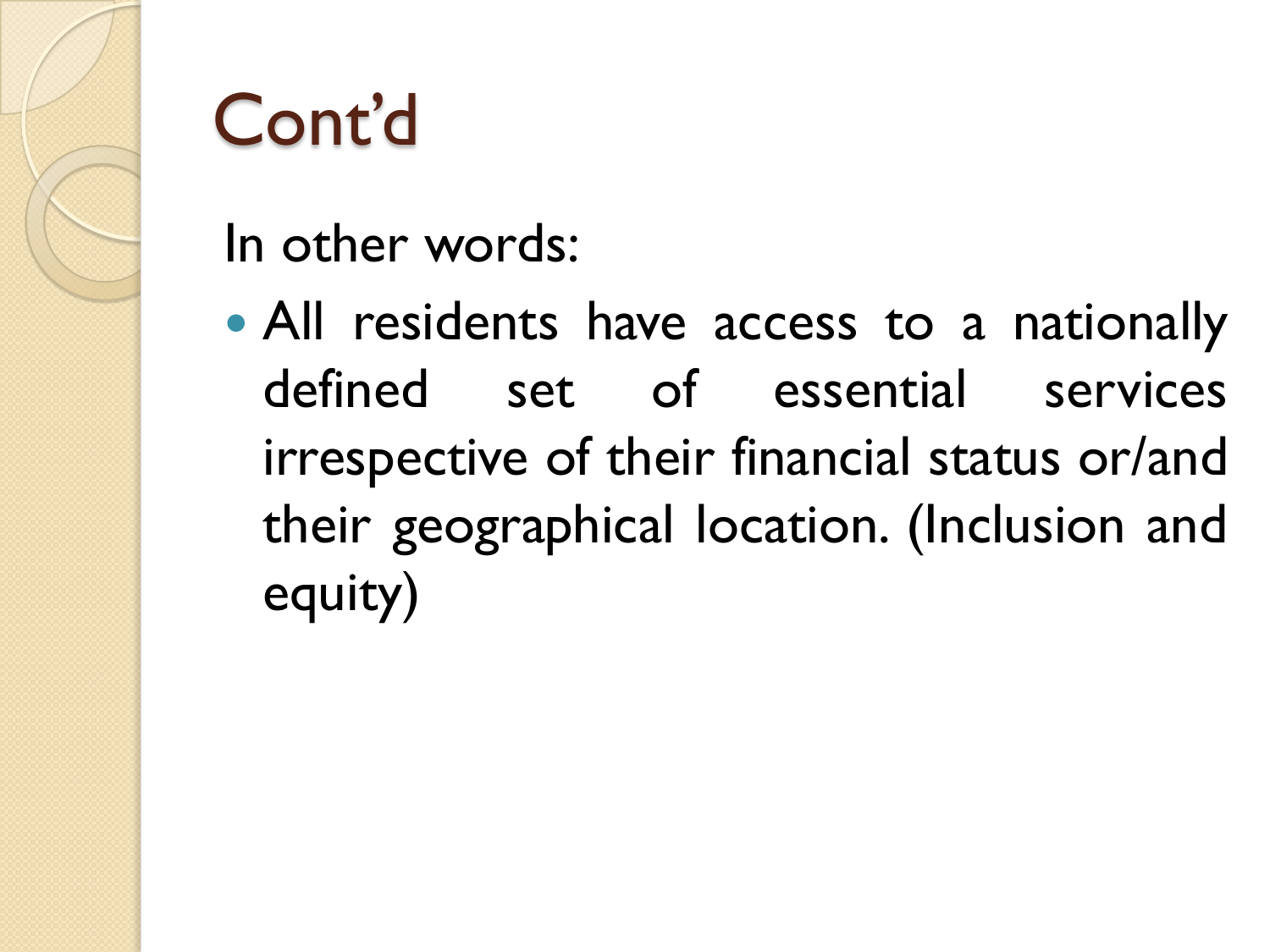

#### **The Key Components of Social Protection**

• The Social Protection Policy as proposed by NPC has three main thrusts, which covers the complete life cycle of an individual and promotes equity and inclusiveness.

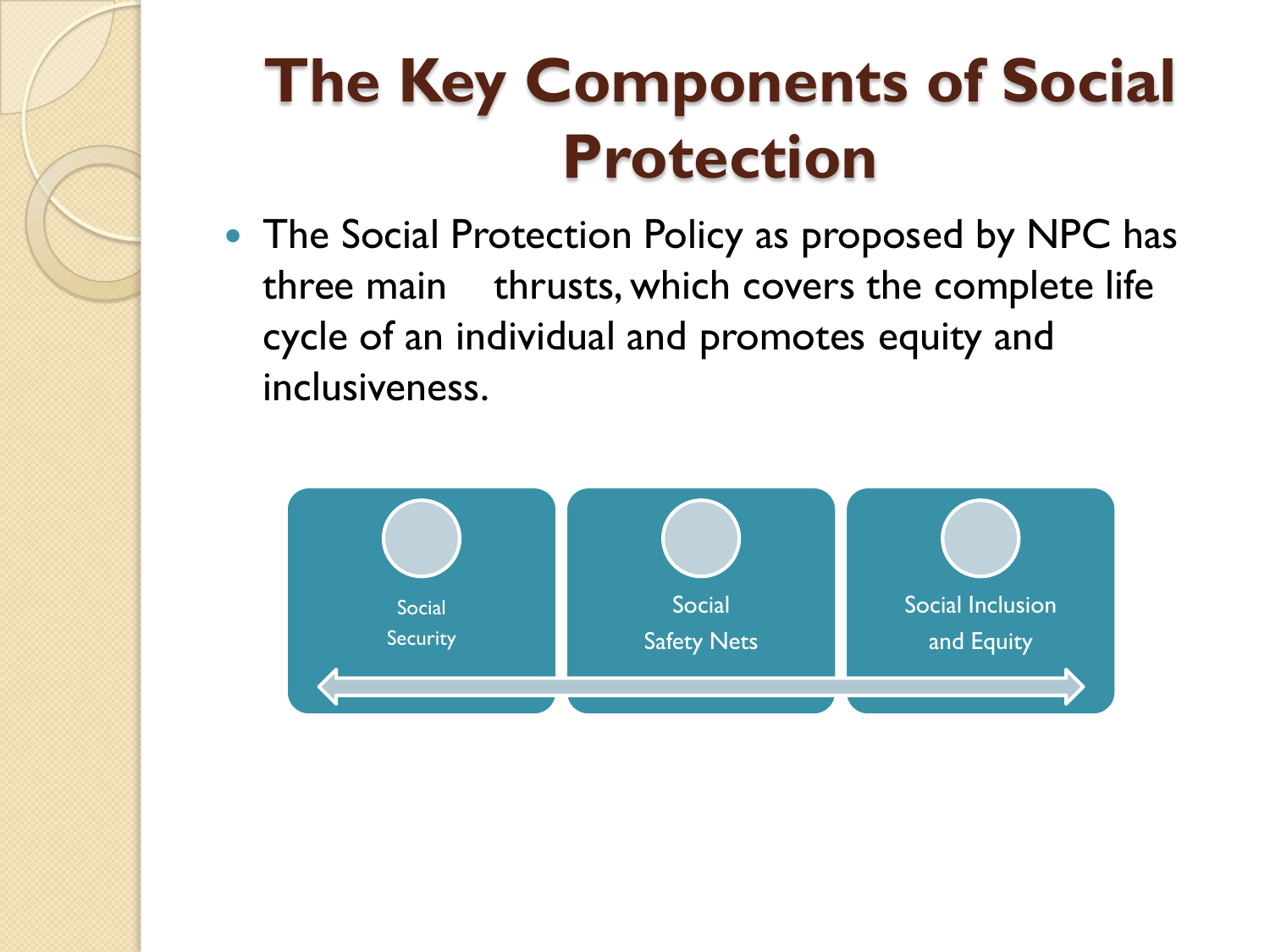

- **Social Security:** This deals with pensions, gratuity, loss of job and permanent injuries in the course of job, and other work place vulnerability.
- **Social Safety Nets:** This covers the provision of skills for job, employment opportunity, seed funds to establish businesses, skills acquisition for selfemployment and Conditional Cash Transfers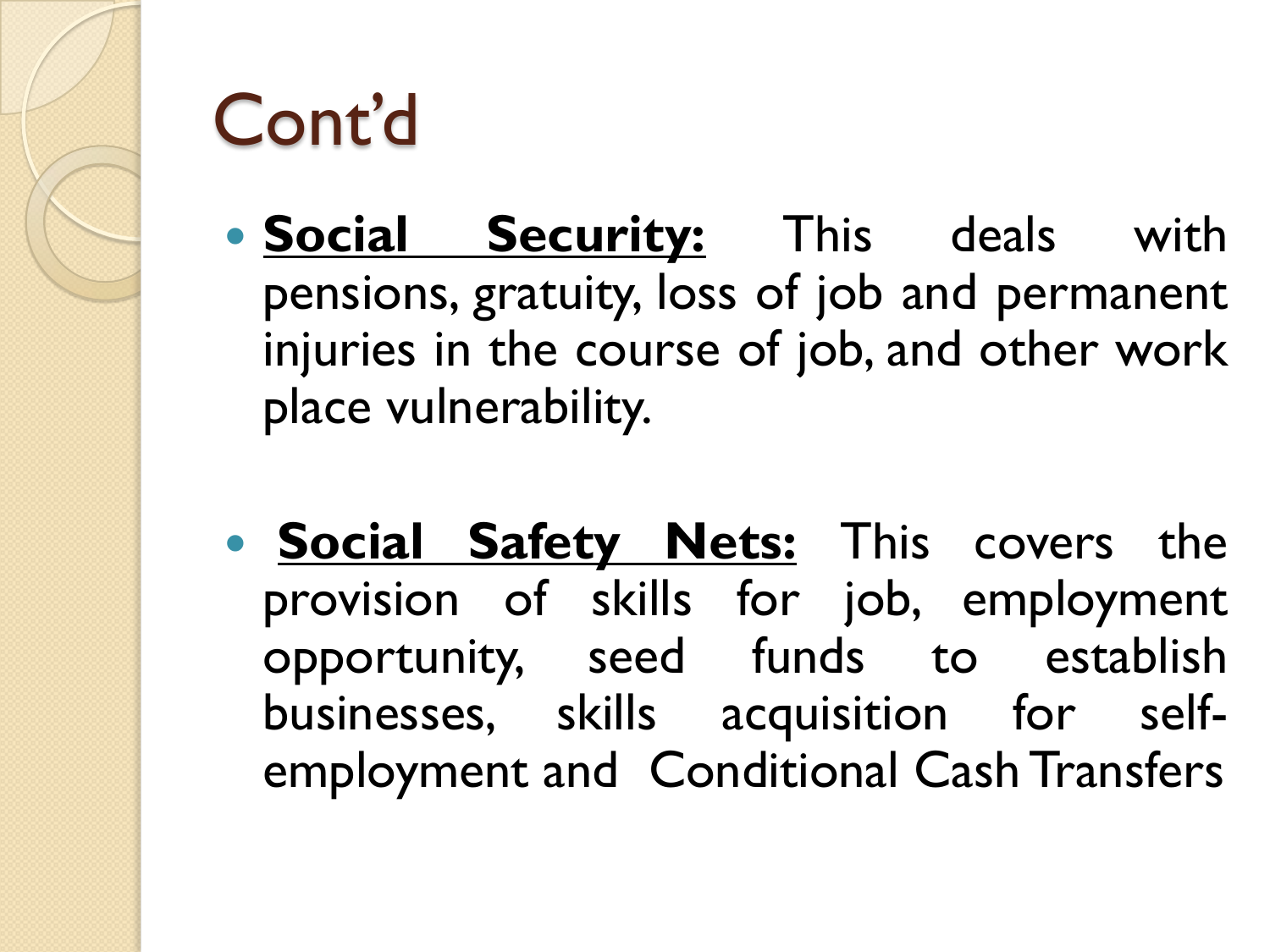

 **Social inclusion and Equity:** This addresses all forms of vulnerability that are not captured in the initial two mentioned components. It includes, but not limited to Foetus, Newborn, Infant, children, Adolesc ent, Youth, Worker, People who are limited physically, loss of income, retirement and old age, vulnerable groups, gender mainstreaming, disasters and ill health.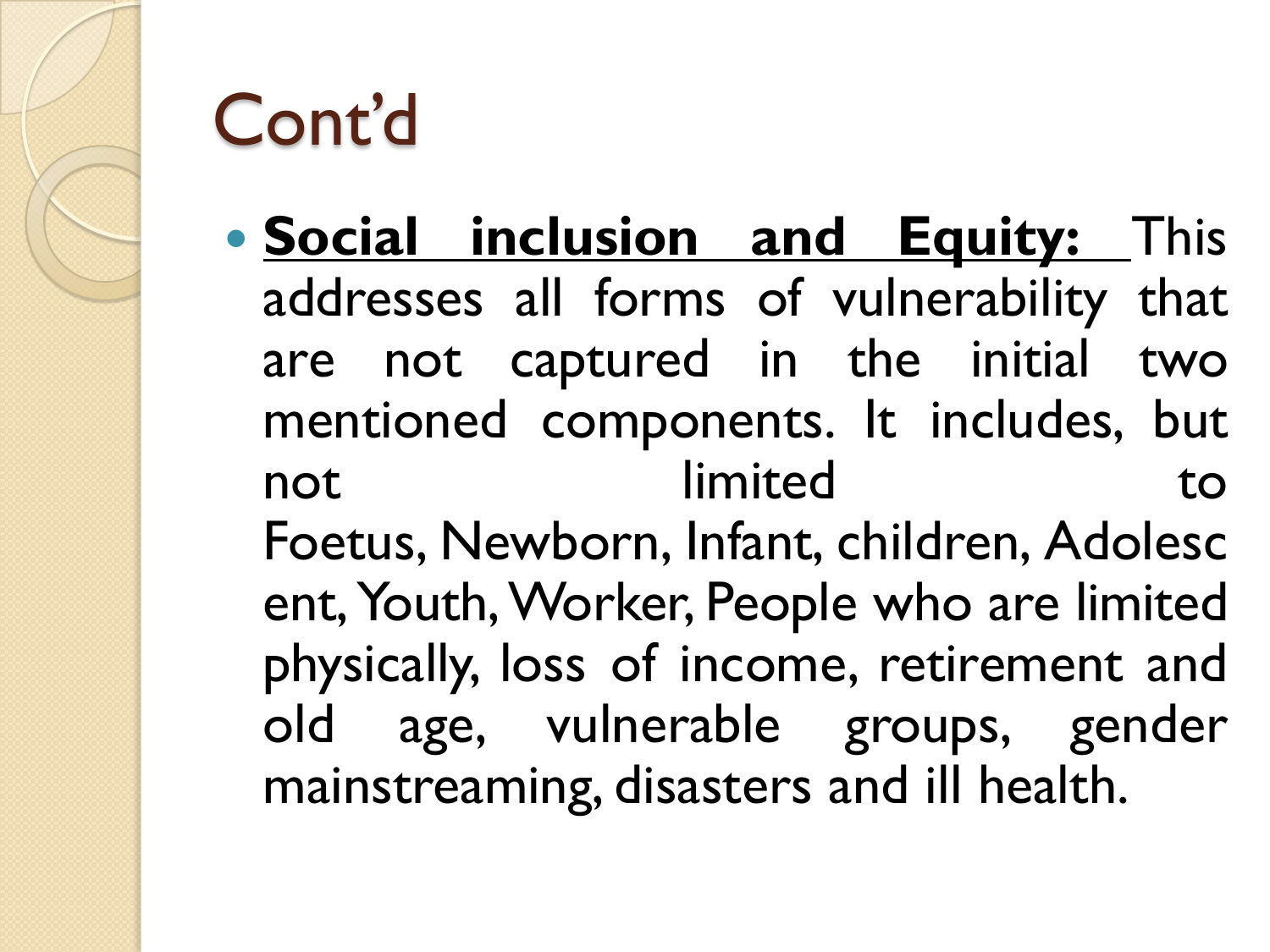#### *Concept of Equity and Inclusion*

- **Equity** is based on the idea of moral equality. **Equity** looks at the distribution of capital ,goods and access to services in an economy.
- It refers to equal life opportunities to provide all citizens with a basic and equal minimum of income, goods and services.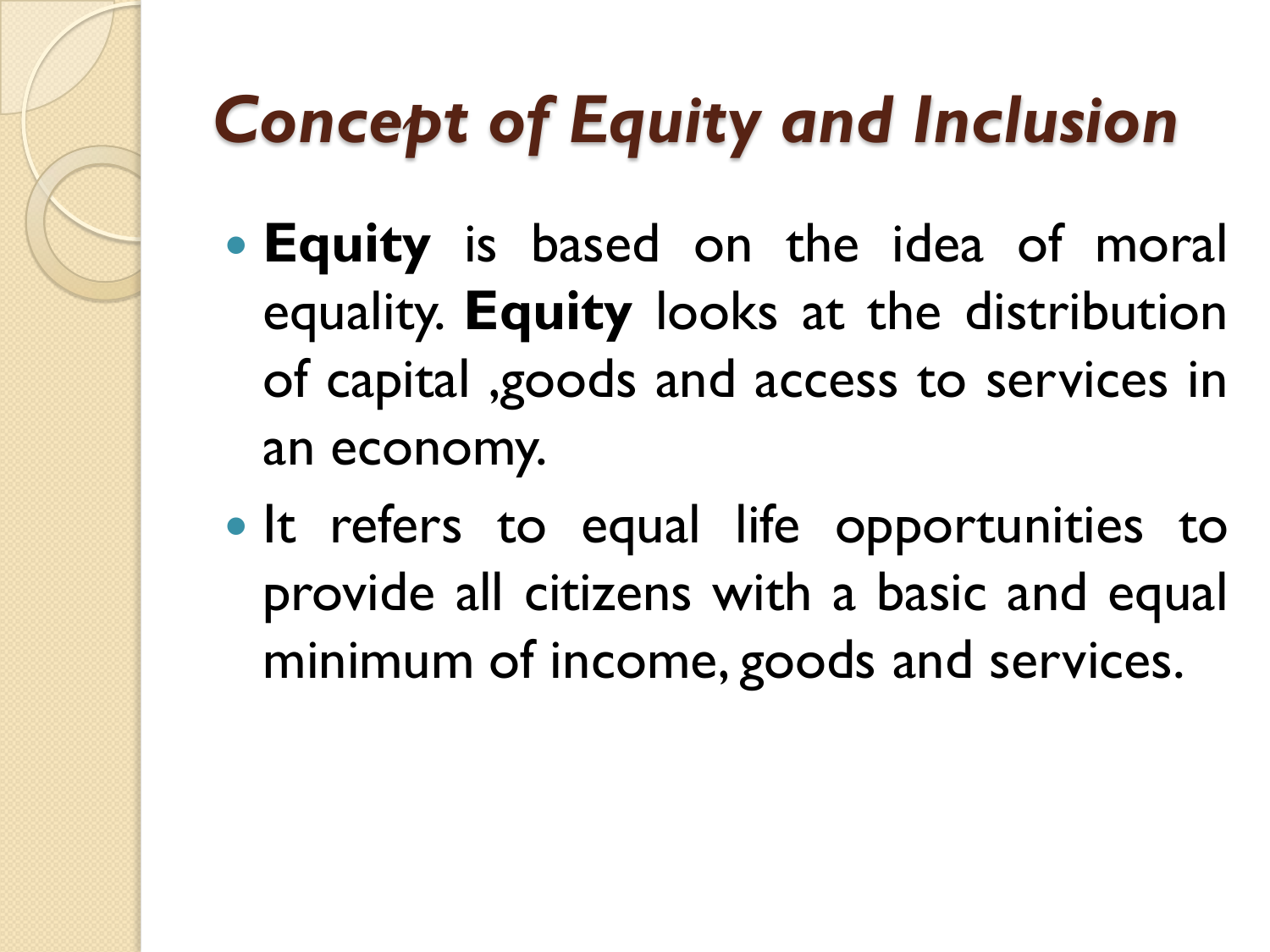

- Low levels of equity are associated with social exclusion, poor access to basic services and intergenerational poverty.
- This results in negative effect on growth, financial instability, insecurity and social vices.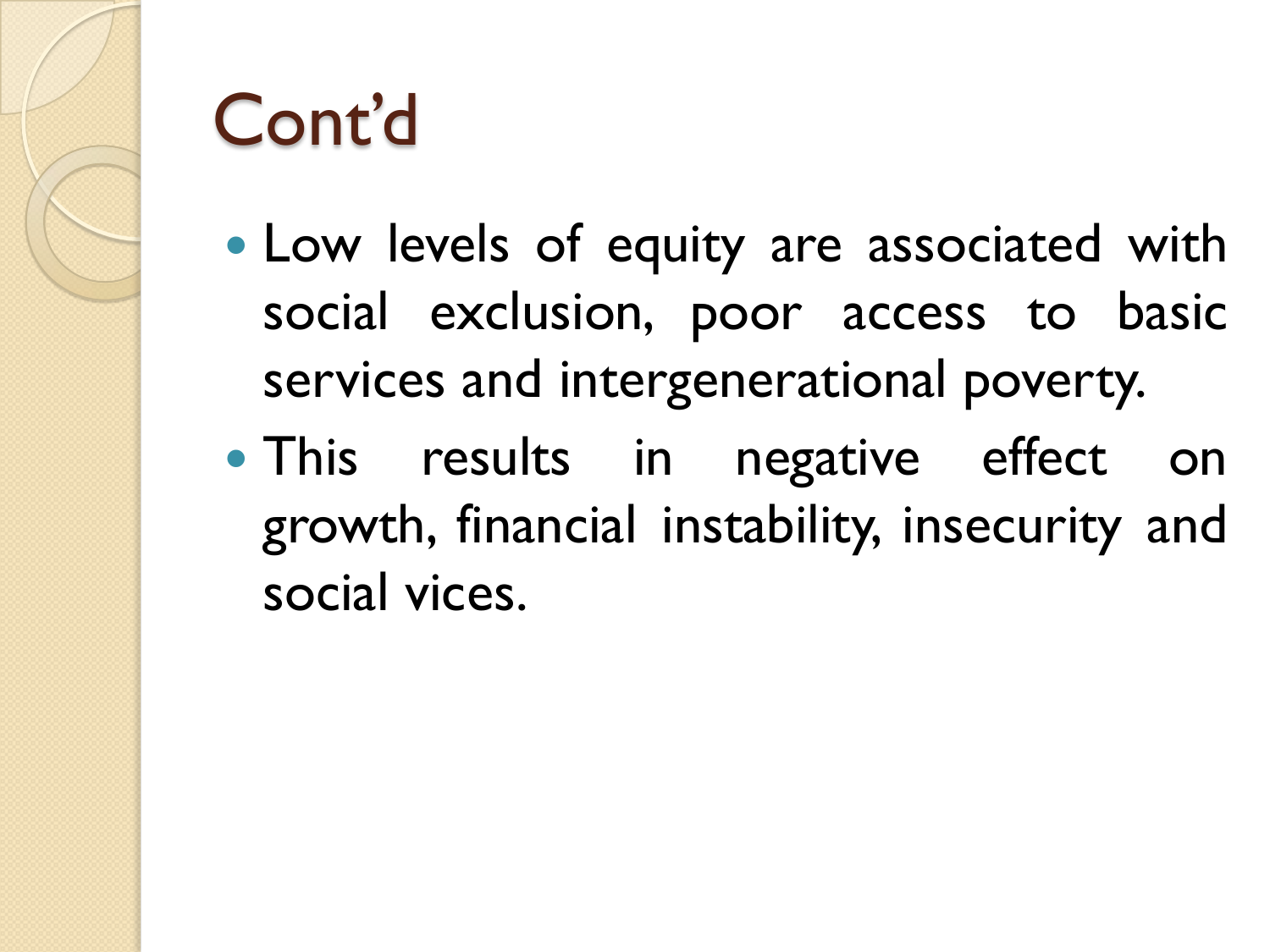## Benefits to Nigeria

- Bridge the gap between the have's and have not's
- Increase the purchasing power of the poor
- Create a sense of inclusion and belonging.
- Reduce security challenges in the country
- Empowerment of the vulnerable
- Increase the demand side of Govt. services, especially for the CCT in health and education sectors.
- Provide a coordinated and evidence based platform for Interventions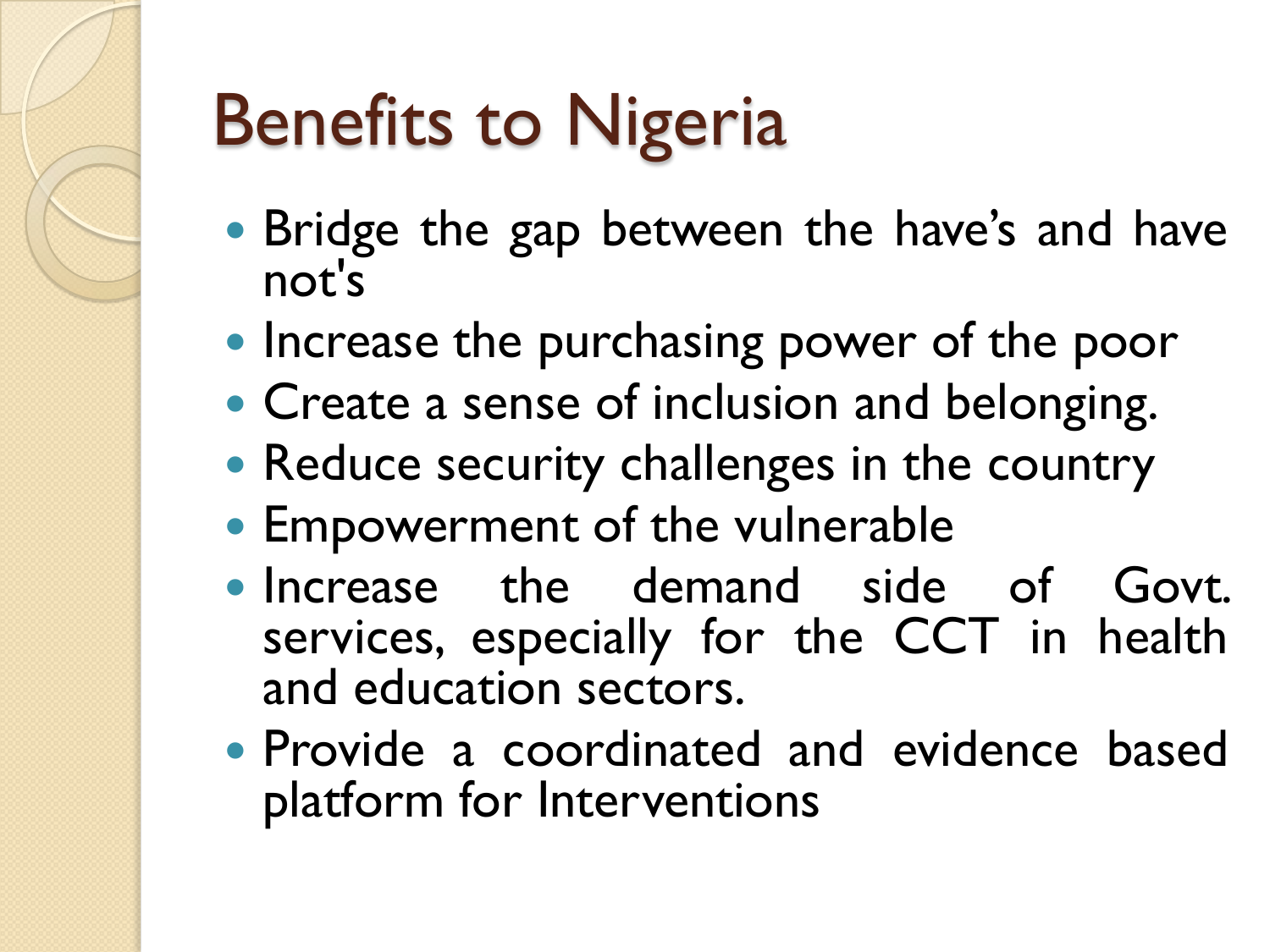#### Suggested Funding Mechanism for NSPP

- 2% of Annual Federal Budget
- Oil company SP taxes
- Flight tickets SP taxes
- Telephone call SP taxes
- Foreign Exchange SP tax (Social remittances)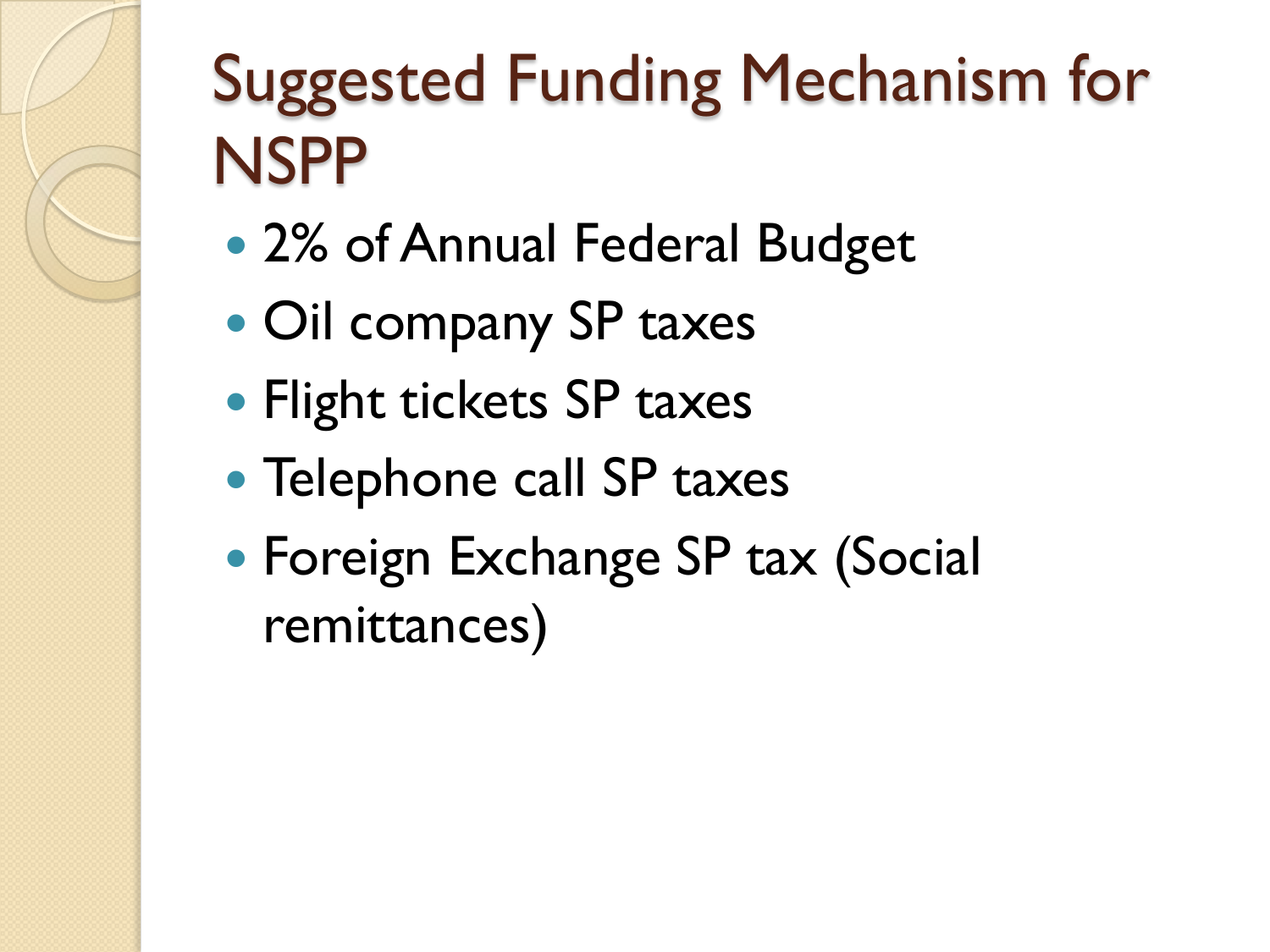

## *Conclusion:*

- National Social Protection Policy as a Vehicle for Promoting Equity and Inclusion is imperative for growth and sustainable development.
- Government should play a central role in the necessary wealth redistribution required for **equity** between all citizens.(SP is the platform for wealth redistribution)
- In attaining equity these three cardinal issues most be addressed:
	- Equal Life opportunities
	- Equal concern for people's needs
	- Meritocracy-Positions in society and rewards should be based on fair competition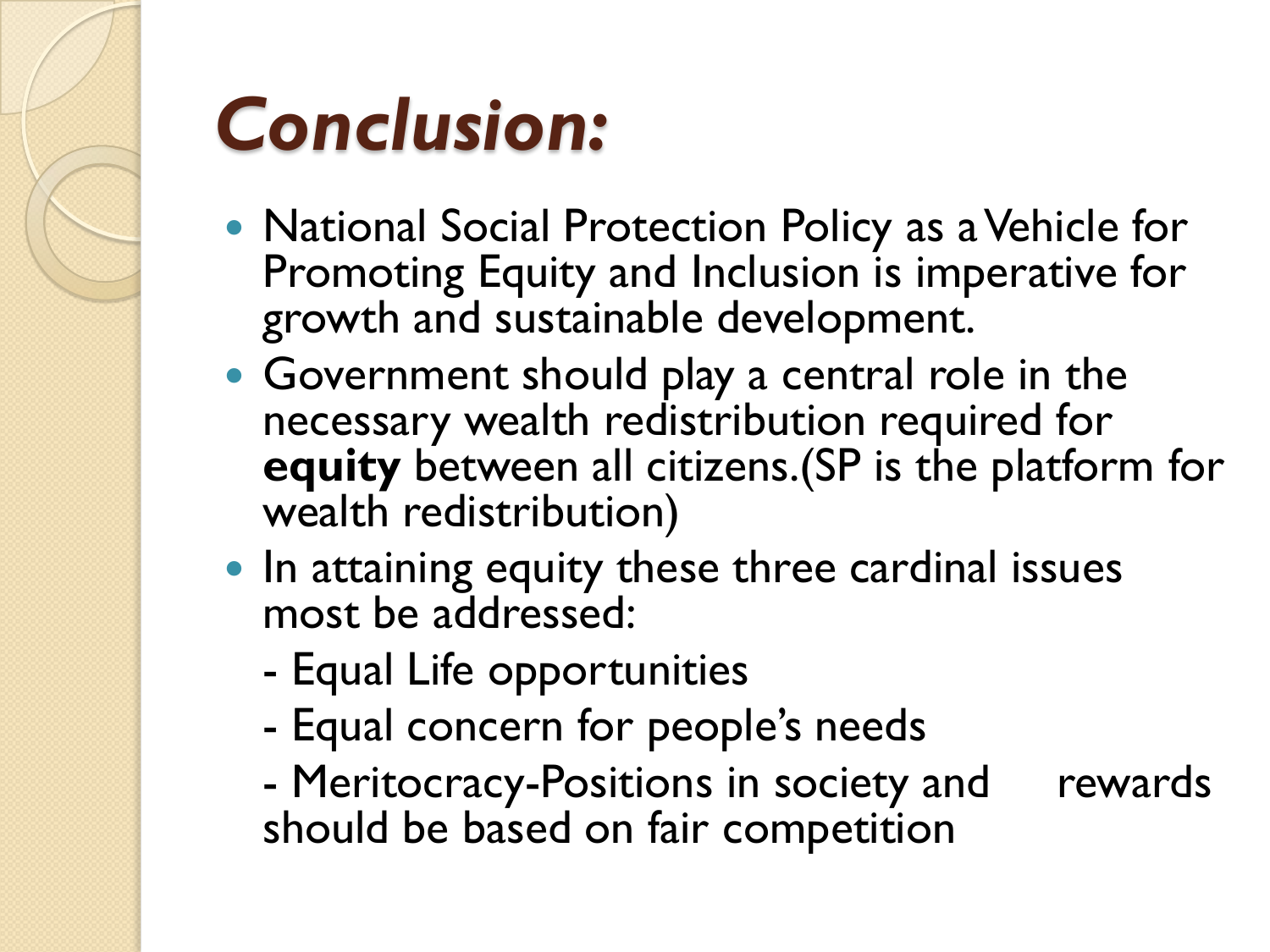#### Selected Interventions

#### **GLOBAL EXPERIENCES**

- The Brazilian "Bolsa Familia" programme which was a Conditional Cash Transfer (CCT) intervention that reduced the poverty gap in Brazil by 15%.
- Mexican child cash transfer known as "Oportunidades".
- In Ethiopia, the "Productive Safety Nets programme" was designed to discouraged beneficiaries from selling their assets to buy food during food scarcity.
- In Indonesia, half of the fuel subsidy removal fund was reinvested directly into cash transfer, health and education fee waivers for the poor.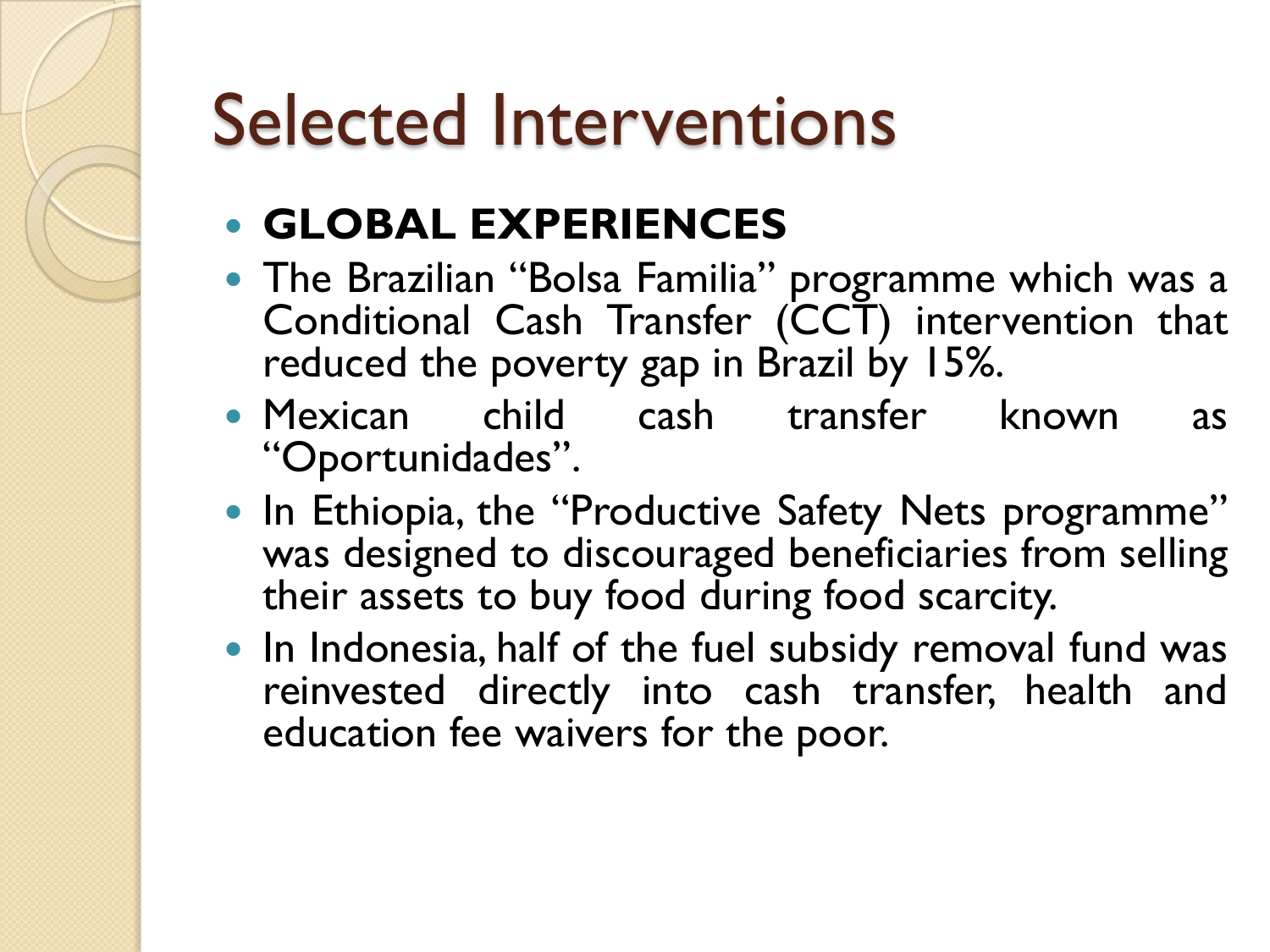#### **NIGERIAN EXPERIENCES:**

- Varying degrees of the Federal and States interventions:
- National Programme on the Eradication of Poverty (NAPEP) was the first Conditional Cash Transfer (CCT) in Nigeria. It started in 2006 with the intervention known as in Care of Poverty Eradication (COPE).
- CCT programmes by various State Government in Bauchi, Katsine, Kano and some other States. These interventions usually tend to address issues pertaining to health, girl child education, poor school enrollment or maternally and child mortality.
- The Millennium Developmental Goals (MDGs) Office provide funding support for NAPEP interventions but with counterpart funding from benefitting States.
- The Federal Govt intervention through Subsidy Reinvestment and Empowerment Programmes (SURE-P), The focus of SURE-P are in areas of Maternal and Child Health, Women and Youth Empowerment, Public works, Infrastructure,Transport, Education and Niger Delta Development.
- Osun State O-YES programme on employment of 20,000 youths for public works and menial jobs.
- Ondo State "Abiye" Maternal and Child health waivers.
- Jigawa State CCT to disabled persons.
- **Ekiti State CCT to the aged of 65 years and above.**
- Imo State free education programme for all indigenes and bursary to tertiary education students.
- Osun State school feeding programme.